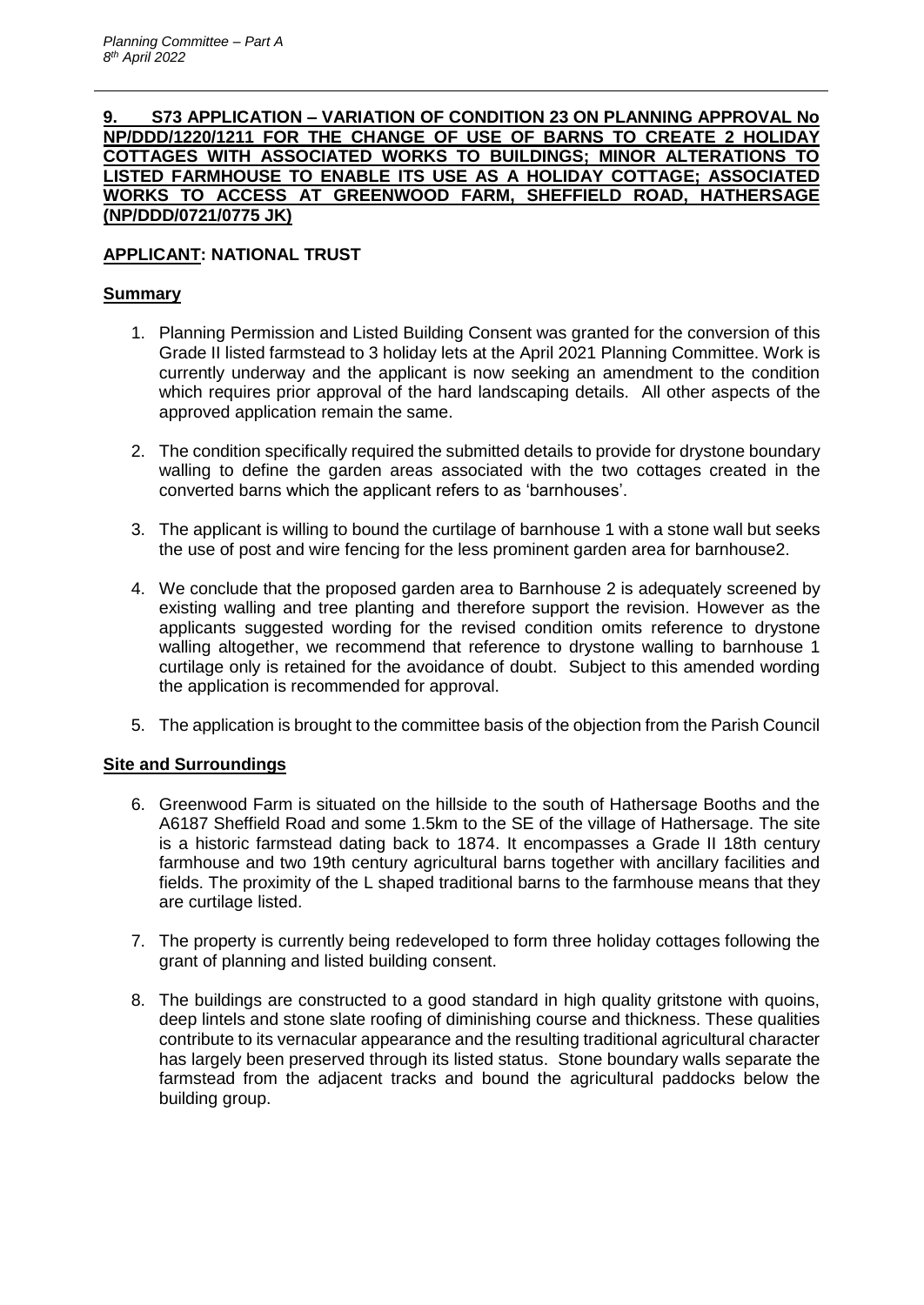9. Access to Greenwood Farm is situated off a bend of the A6187 Sheffield Road. It is a private single track access shared by only one other property. The track also carries a popular public right of way footpath which is a route for those walking down the side of the property south-west towards the River Derwent or continuing along the track all the way south to Grindleford Train Station.

## **Proposal**

- 10. The application form states the proposal is to vary condition 23 which refers to the hard landscaping works.
- 11. Condition 23 is currently worded;

*'Amended plans to revise details of the hard landscaping works shall be submitted to and approved in writing by the National Park Authority and once approved those works shall be carried out in full accordance with the agreed details prior to occupation. The details*  shall include proposed hard surfacing materials; boundary treatments which shall *specifically provide for drystone boundary walling to define the domestic garden/private amenity space shown on drawing No PDNPA – NP/DDD/1220/1211 and referred to in Condition 2 above'*

12. The applicants supporting statement explains that they are willing to provide walling for the shorter section around Barnhouse 1 but for Barnhouse 2 they are proposing post and wire fencing and therefore request that Condition 23 is revised as follows:

*"Amended plans to revise details of the hard landscaping works shall be submitted to and approved in writing by the National Park Authority and once approved those works shall be carried out in full accordance with the agreed details prior to occupation. The details shall include proposed hard surfacing materials; and boundary treatments which shall specifically provide for drystone boundary walling including boundaries to define the domestic garden/private amenity space shown on drawing No PDNPA – NP/DDD/1220/1211 and referred to in Condition 2 above"*

13. The supporting statement goes on to clarify other hard landscaping details but as the application is specifically made only to vary the condition not discharge the condition, these details are for information only. The precise detail will be subject to a later application for the approval of the details reserved by the revised condition.

## **RECOMMENDATION:**

**14. That the application be APPROVED and condition 23 be amended as follows;**

**Amended plans to revise details of the hard landscaping works shall be submitted for approval in writing by the National Park Authority and once approved those works shall be carried out in full accordance with the agreed details prior to occupation. The details shall include proposed hard surfacing materials; and boundary treatments which shall specifically provide for drystone boundary walling to define the domestic garden/private amenity space of barnhouse 1 and post and wire fencing to define the domestic garden/private amenity space of barnhouse2**

**15. And subject to the following restated conditions which are amended to take account of details already formally approved post issue of the original decision notice no NP/DDD/1220/1211;**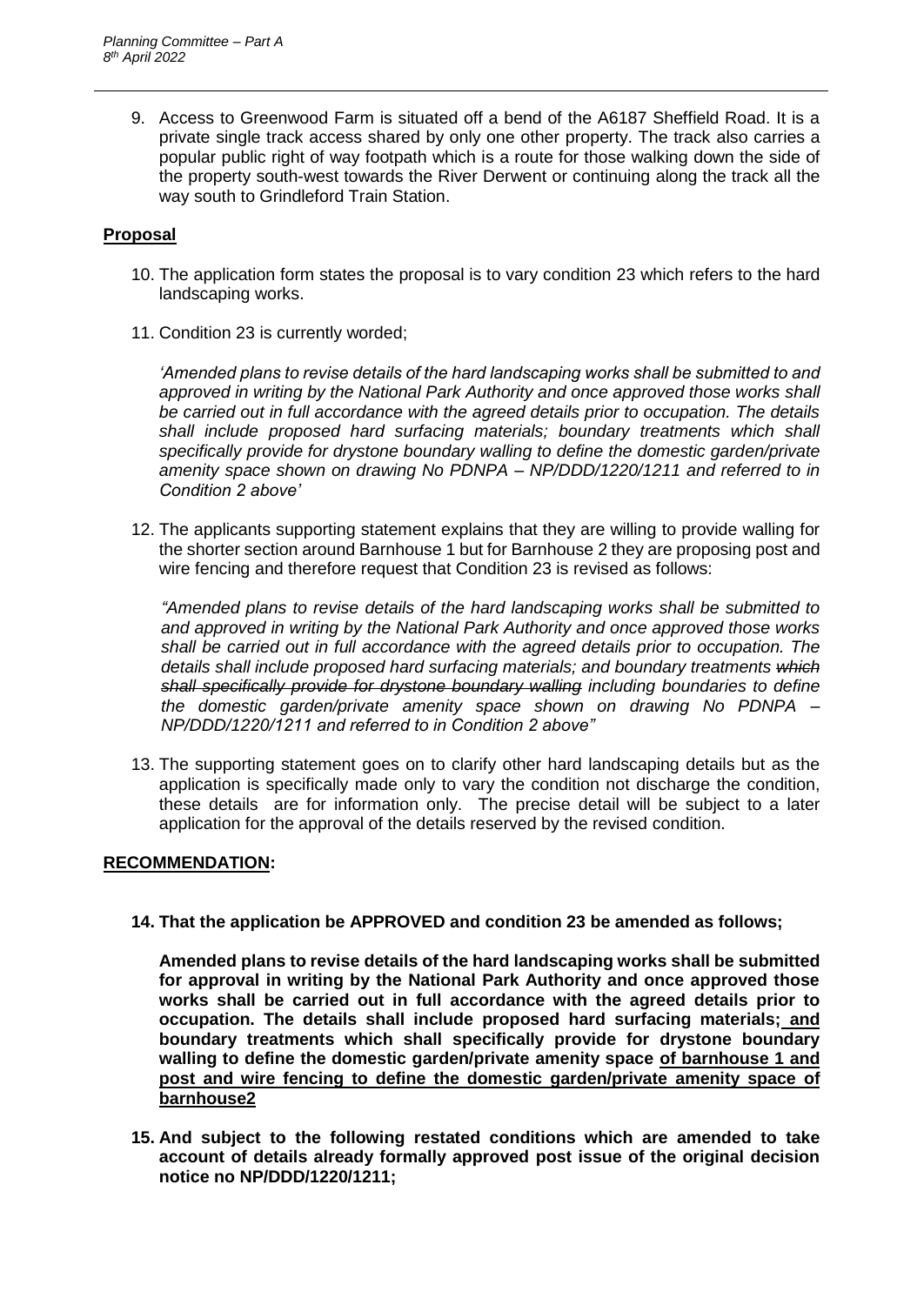- **1. The development hereby permitted shall be begun within 3 years from the date of this permission.**
- **2. The development hereby permitted shall not be carried out otherwise than in complete accordance with the amended plans numbered: 'Details of Hard Landscaping Condition 23' '2717-SK-106F', Proposed Access '406.03801.0005.14.H010.5', Access Existing and Proposed '2717-SK-300B', Proposed Elevations '2717-SK-110F', Proposed Ground Floor Plan '2717-SK-107E', Proposed First Floor Plan '2717-SK-108E', Proposed Sections '2717-SK-109D' and Log Store proposals MO/12/21/A1 subject to the following conditions and/or modifications;**
- **i) The residential garden/private amenity space associated with each holiday dwelling shall be restricted to the areas outlined in red on the attached plan No PDNPA – NP/DDD/1220/1211**
- **ii) Notwithstanding what is shown on the approved plan, the proposed timber slatted barrier to the rear of the Log Store shall be lowered in height to allow a space of no less than 60cm between the uppermost slats and the roof, to facilitate access by swallows.**
- **iii) Notwithstanding what is shown on the approved plans, the number of vertical glazed panels in the new screen window frame to the stable door opening (Window 15) shall be reduced from four to three.**
- **iv) The scheme agreed under application no NP/DIS/0621/0677 and shown on drawing No 2717-JL1 Rev B. shall be completed in accordance with the approved details before the holiday lets are brought into use.**
- **3. This permission relates solely to the use of the new dwellings hereby approved within the converted barns for short-let holiday residential use ancillary to Greenwood Farmhouse. The properties shall not be occupied by any one person for a period exceeding 28 days in any calendar year. The existing farmhouse and the approved holiday accommodation shall be maintained as a single planning unit. The owner shall maintain a register of occupants for each calendar year which shall be made available for inspection by the National Park Authority on request.**
- **4. Notwithstanding the provisions of the Town and Country Planning General Permitted Development Order 1995 (or any order revoking or re-enacting that Order) no alterations to the external appearance of the dwellings shall be carried out and no extensions, porches, ancillary buildings, satellite antenna, hardstanding's, gates, fences, walls or other means of boundary enclosure shall be erected on the site without the National Park Authority's prior written consent.**
- **5. The conversions shall be carried out within the shell of the existing buildings, with no rebuilding other than that specifically shown on the approved plans.**
- **6. Full design details and specifications (including furniture and finish) of all new or altered windows, rooflights and doors shall be submitted to the Authority for approval in writing prior to installation. Once approved the development shall be carried out in full accordance with the agreed details.**
- **7. Full design details for all internal joinery including doors, architraves, stairs etc. and including details of a balustrade to be added to the staircase in the original farmhouse, shall be submitted to the Authority for prior approval in writing. Once approved the development shall be carried out in complete accordance with the agreed details.**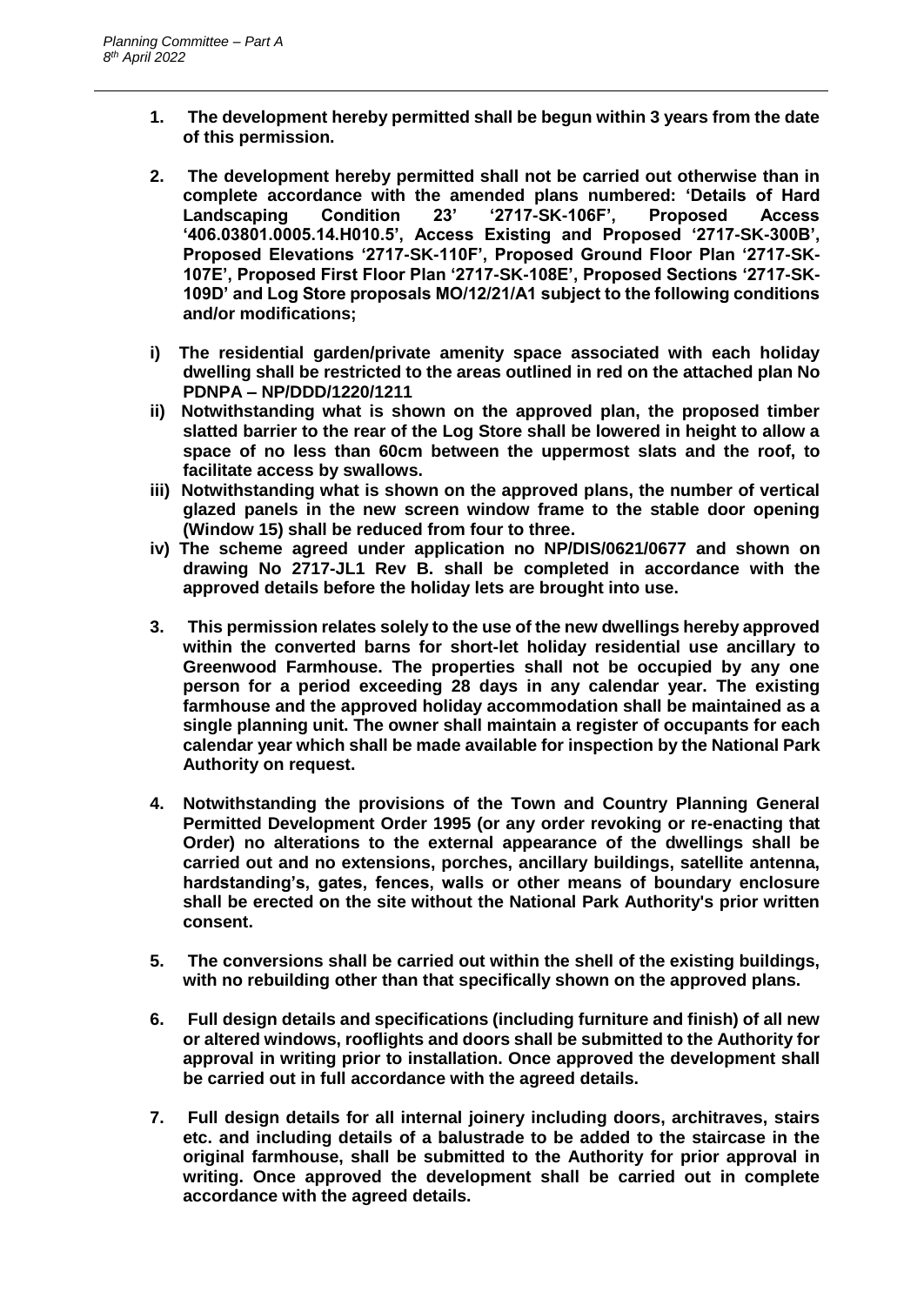- **8. All new extractor vents, internal vents, boilers and associated facilities shall be installed in full accordance with the agreed details under application No NP/DIS/1121/1288 and shown on plan no 21028-TACP-X-GF-D-A-0505 Rev A.**
- **9. All new floors shall be constructed in full accordance with the details approved under application no NP/DIS/0621/0677 and shown on plan Nos 2717-SK\_107C and GW/02/21/A15 Rev B subject to the provision that should there be any surviving stone flagged floors situated underneath the existing concrete floors the approval of the new floor details is subject to these being retained following being lifted carefully, cleaned and reinstated in accordance with a scheme to be agreed with the National Park Authority.**
- **10. The existing satellite dish and television aerials shall be removed or relocated in accordance with a detailed scheme that shall first have been submitted for approval in writing by the Authority. Once approved the development shall thereafter be carried out in full accordance with the agreed details.**
- **11. The proposed cladding/treatment of the internal faces of the barn walls shall be carried out in full accordance with the details approved under application No NP/DIS/0621/0677 and shown on revised plans numbered 2717-SK-1017 – Proposed Ground Floor Plan, 2717-SK-1017 – Proposed First Floor Plan and the sections shown on further amended pan GW/02/21/A15 Rev B and the justification statement.**
- **12. All new door and window frames in the barns shall be recessed from the external face of the wall by 150mm with the exception of the arched stable door screen frame in 'Barnhouse 1' and the glazed doors to the cart openings in 'Barnhouse 2', which shall be recessed to the back of the masonry openings. Retained external timber shutter doors shall sit flush with the external face of the wall.**
- **13. The new window opening shall be provided with a full surround in natural gritstone to match the adjacent opening; existing concrete lintels and sills shall be replaced with natural gritstone to match the original barn openings.**
- **14. The rainwater goods shall be black. The gutters shall be fixed directly to the stonework with brackets and without the use of fascia boards. There shall be no projecting or exposed rafters.**
- **15. All pipework, other than rainwater goods, shall be completely internal within the building with no vent terminations whatsoever through the roof slopes.**
- **16. No external lighting shall be installed other than in complete accordance with the scheme approved by the National Park Authority under application No NP/DIS/0621/0677 and shown on drawing No GWF-TACP-X-A-00506 Rev A subject to the PIR Sensor and timer for the car park lighting bollards, enabling a maximum length of time of 5minutes for the lights to remain on for after PIR triggering and shall not be switched on permanently at any time.**
- **17. All new service lines associated with the approved development, and on land with the applicant's ownership and control, shall be placed underground and the ground restored to its original condition thereafter in accordance with the details approved under application No NP/DIS/0621/0677 and shown on the amended BT ducting plan dated 3 February 2022 and uploaded to the PDNPA website dated 8th February 2022 and the amended plans received on 9th**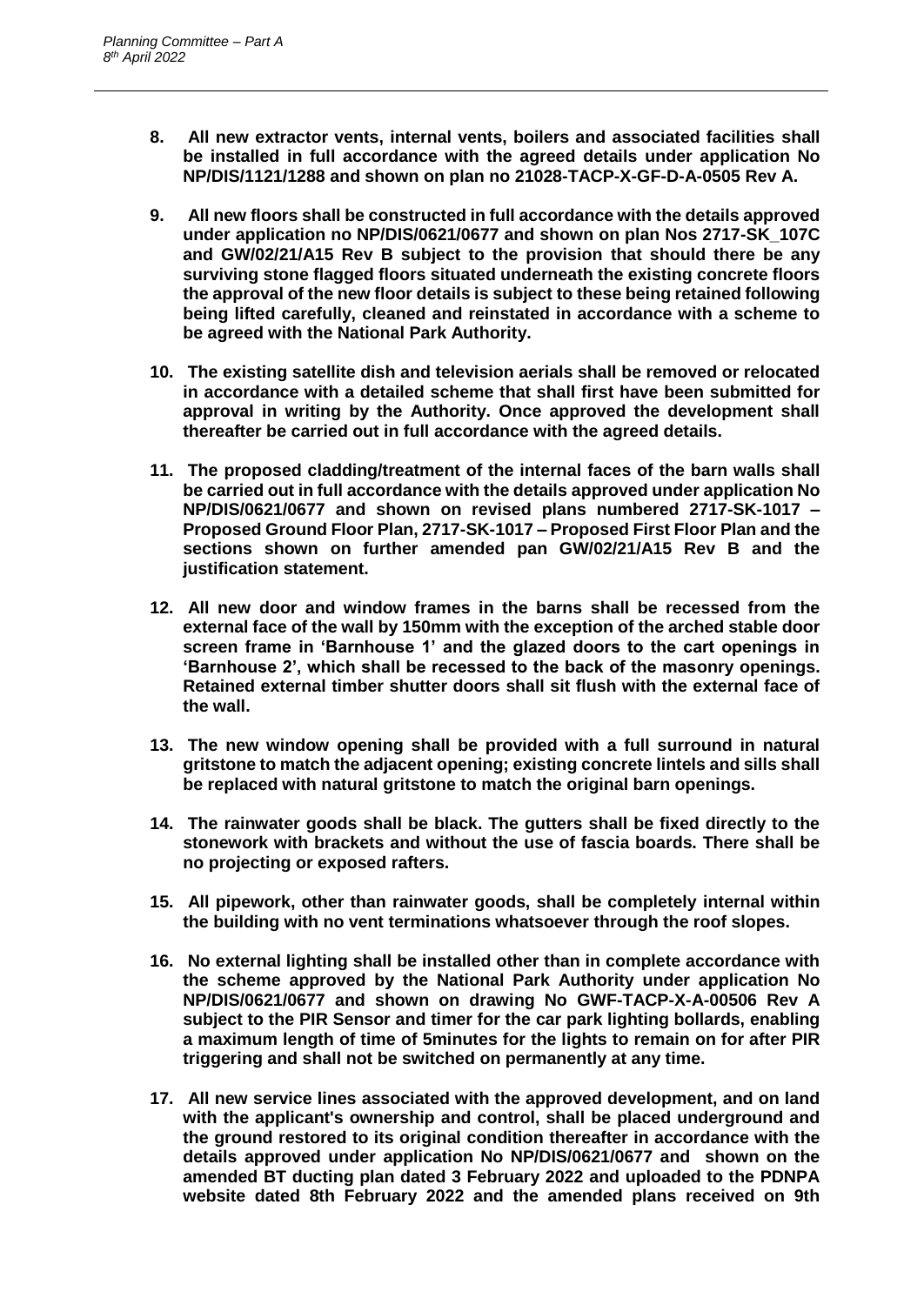**November 2021 showing a) The proposed route of below ground water supply line and b) the proposed electricity supply line.** 

- **18. The Air Source Heat Pumps shall be installed in full accordance with the agreed details under application no NP/DIS/1121/1288 and shown on drawing no 21028- TACP-X-GF-D-A-0504 Rev A prior to occupation of any of the dwellings.**
- **19. The Sewage Package Treatment Plant shall be installed in full accordance with the agreed details under application No NP/DIS/1121/1266 and shown on plan No 21028 GWF – TACP - X - GF - X – A - 00503 Rev A prior to occupation of any of the dwellings.**
- **20. Prior to the occupation of any of the holiday lets the access improvements shall first have been completed entirely in accordance with plan Nos. 2717-SB-300B dated 15/03/21 and MO/12/20/A1.**
- **21. Prior to the occupation of any of the holiday lets the works to achieve the forward visibility splay improvements on the highway land north of Sheffield Road shall have been completed in full accordance with drawing No 406.03801.0005.14.H010.5.**
- **22. The holiday lets shall not be occupied until the parking and manoeuvring space shown on the approved plans has been fully constructed and available for use, thereafter the parking and manoeuvring areas shall be maintain free from any obstruction to their designated use throughout the lifetime of the approved development.**
- **23. Amended plans to revise details of the hard landscaping works shall be submitted for approval in writing by the National Park Authority and once approved those works shall be carried out in full accordance with the agreed details prior to occupation. The details shall include proposed hard surfacing materials; and boundary treatments which shall specifically provide for drystone boundary walling to define the domestic garden/private amenity space of barnhouse 1 and post and wire fencing to define the domestic garden/private amenity space of barnhouse2**
- **24. The development shall not be occupied until the site investigation and post investigation assessment has been completed in accordance with the programme set out in the archaeological Written Scheme of Investigation approved under application No NP/DIS/0621/0610 and the provision made for analysis, publication and dissemination of results and archive deposition has been secured.**
- **25. The development shall be carried out in full accordance with the bat mitigation works approved under application No NP/DIS/0621/0610 prior to occupation.**
- **26. The scheme approved for meadow enhancement for the landscaped areas approved under application No NP/DIS/0721/0813 - comprising a scheme of seed collection and spreading set out in the supporting statement and shown on plan No 2717 SK106 Rev E (insofar as it relates to condition 26 only), shall be carried out before the dwellings are occupied or within the first available planting/seeding season following the substantial completion of the development.**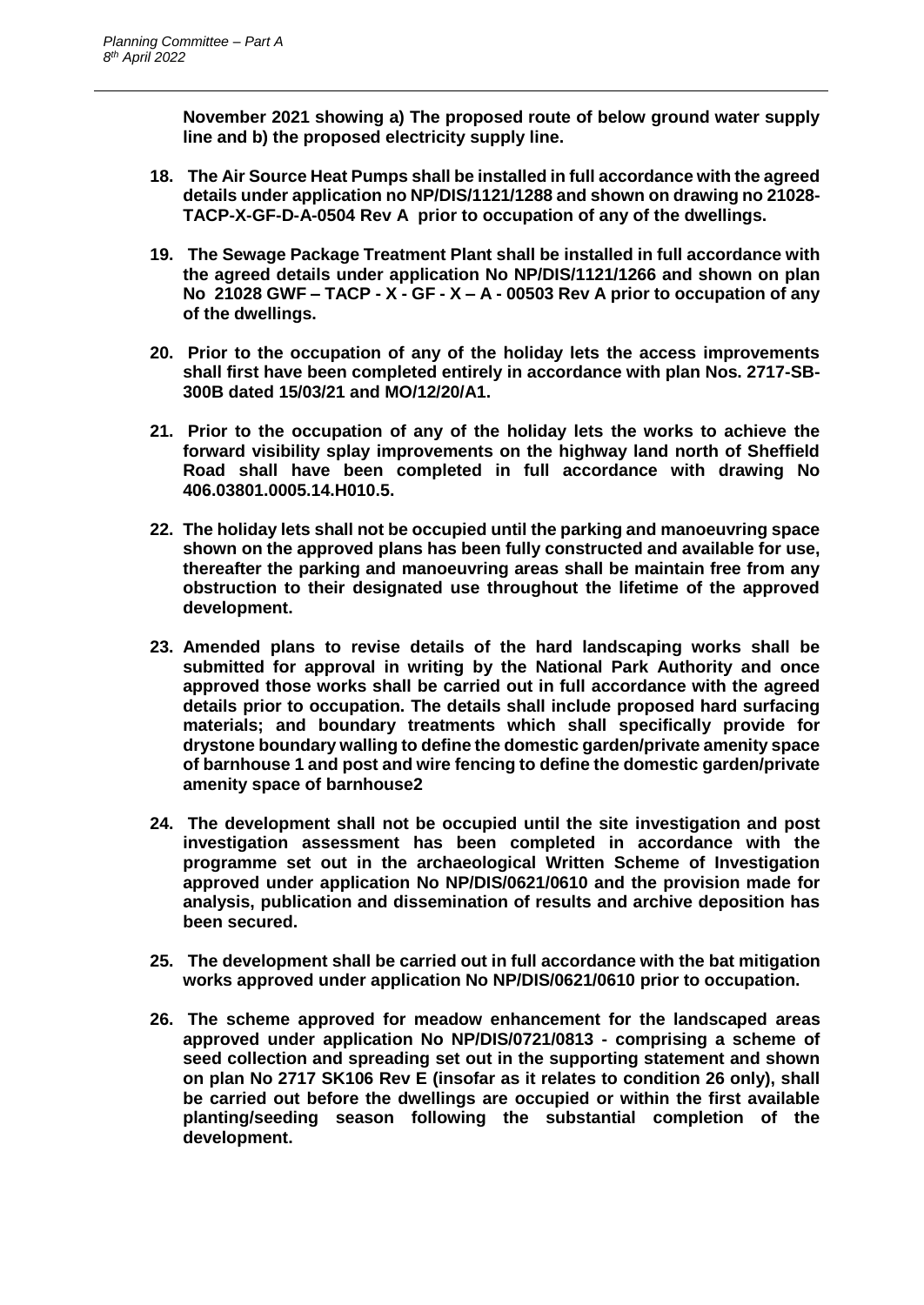- **27. The development shall be carried out entirely in accordance with the submitted combined Tree Condition Report, Arboricultural Assessment, Arboricultural method statement and Tree protection plans for the farmstead area and the Arboricultural Impact Assessment for the road access area.**
- **28. Prior to completion or first occupation of the development hereby approved, whichever is the sooner; or in accordance with such other timescale as may be agreed in writing with the Authority, the proposed Oak tree shall be planted in the location shown on drawing No 2717-SK-300B in accordance with section 6.4 of the submitted the aboricultural method statement. Should the tree die, become severely damaged or diseased within five years of the completion of the building works or five years of the carrying out of the landscaping scheme (whichever is later), it shall be replaced in the next planting season by a specimen of similar size and species.**
- **29. The retained tree located beside the farmhouse at the entrance into the courtyard shall not be cut down, uprooted, destroyed, pruned, cut or damaged in any manner during the development phase or within 5 years from the date of occupation of the buildings for their permitted use, other than in accordance with the approved plans and particulars or as may be permitted by prior approval in writing from the Authority.**
- **30. The siting and layout of the proposed location for the construction compound to house all equipment, welfare cabins and the parking and manoeuvring arrangements for all construction staff and material deliveries shall be in complete accordance with the plan no 2717-SK-101A approved under application No NP/DIS/0621/0610 and plan no 21028 GWF-TACP-X-GF-X-A-0010 showing the Temporary Stone Wall Access Methodology for accessing Barnhouse 2.**

## **Key Issues**

- 16. Development affecting Grade II listed buildings.
- 17. Development in open countryside with potential to affect the landscape character

## **Relevant Planning History**

- 18. 4/01/2021 NP/DDD/1220/1211& 1212 Approval for planning permission and Listed Building Consent for change of use of barns to create 2no. holiday cottages with associated works to buildings; minor alterations to listed farmhouse to enable its use as a holiday cottage; associated works to access.
- 19. 3/04/2021 NP/DIS/0621/0612 Approval for Discharge of Condition 15 on NP/DDD/1220/1212 20. 22/06/2021 NP/DIS/0621/0677 Approval for Discharge of conditions 2, 9, 11,16 and 17 on NP/DDD/1220/1211
- 21. 22/06/2021 NP/DIS/0621/0678 Approval for Discharge of conditions 2, 7 and 9 on NP/DDD/1220/1212
- 22. 03/06/2021 NP/DIS/0621/0610 Approval for Discharge of Conditions 24, 25 and 31 on NP/DDD/1220/1211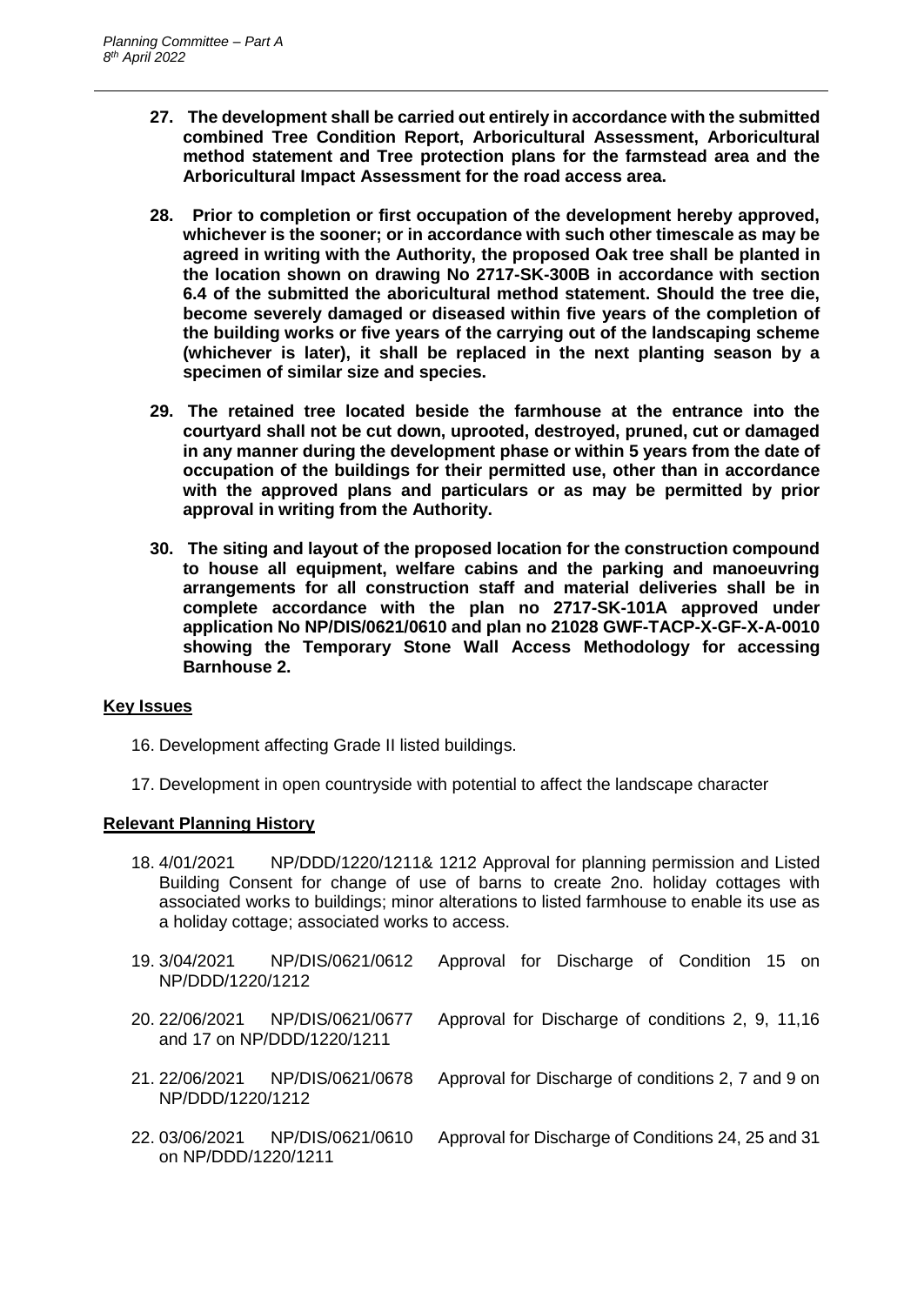- 23. 22/07/2021 NP/DIS/0721/0813 Approval for Discharge of Condition 26 on NP/DDD/1220/1211
- 24. 30/11/2021 NP/DIS/1121/1288 Approval for Discharge of conditions 8 and 18 on NP/DDD/1220/1211
- 25. 30/11/2021 NP/DIS/1121/1290 Approval for Discharge of conditions 6 and 14 on NP/DDD/1220/1212.
- 26. 25/11/2021 NP/DIS/1121/1266 Approval for Discharge of Condition 19 on NP/DDD/1220/1211
- 27. 21/12/2021 NP/DDD/1221/1388 Awaiting determination Listed Building consent Construct new timber floor structure on existing first floor timber landing floor to reduce level differences from bedrooms to improve the safe means of escape, Raise existing door head height to new bathroom to ensure the door accommodates the new floor height.

|                      | 28.20/01/2022 NP/DIS/0122/0072<br>and 5 on NP/DDD/1220/1212  | Awaiting determination - Discharge of conditions 4 |
|----------------------|--------------------------------------------------------------|----------------------------------------------------|
|                      | 29. 20/01/2022 NP/DIS/0122/0073<br>and 7 on NP/DDD/1220/1211 | Awaiting determination - Discharge of conditions 6 |
| on NP/DDD/1220/1212. | 30. 24/02/2022 NP/DIS/0222/0274                              | Awaiting determination - Discharge of condition 10 |
| on NP/DDD/1220/1211. | 31.24/02/2022 NP/DIS/0222/0267                               | Awaiting determination - Discharge of condition 10 |

#### **Consultations**

- 32. DCC Highway Authority No highway comments
- 33. Hathersage Parish Council Objection to the removal of the stone wall and replacement with a post-and-wire fence; the removal of the stone wall is likely to have an adverse impact on wildlife/habitat and does not align with conservation and heritage principles. The proposed addition of decking is out of character with the property *Officer Note; The decking is for information only and will be the subject of a later application to discharge the condition when the full details of the hard landscaping are submitted*
- 34. PNDPA Built Environment No comments.
- 35. PDNPA Archaeology No archaeological comments.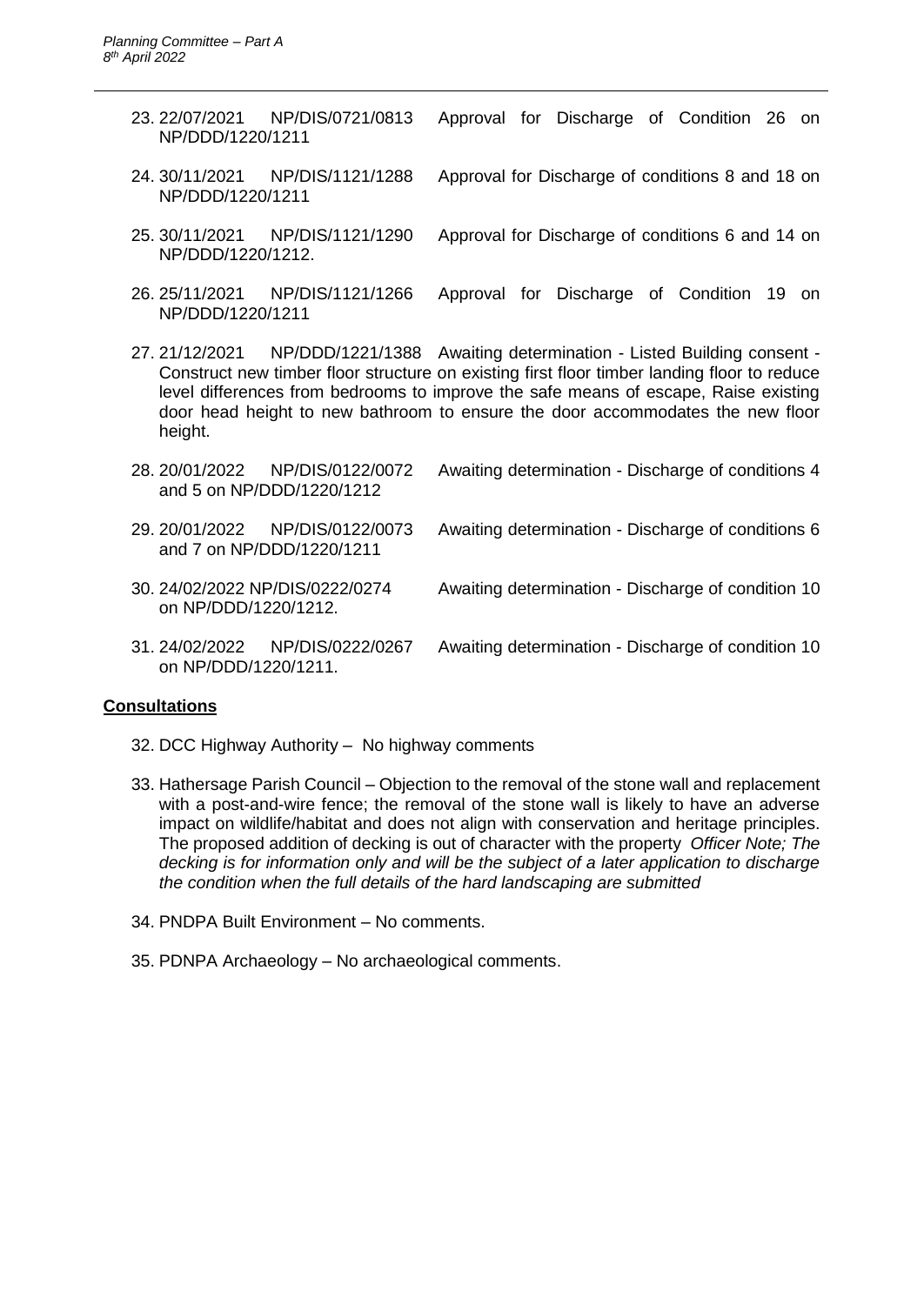## **Representations**

36. One letter of objection has been received commenting that Greenwood Farm should be developed into affordable housing for the local /farming community, not for holiday letting - which is already available in abundance. The proposed investment planned by the NT could make a real difference, if redirected to local housing needs.

## **Relevant Planning Policy**

### 37. National Planning Policy Framework

- 38. The National Planning Policy Framework (NPPF) last updated in 2021. The government's intention is that the document should be considered as a material consideration and carry particular weight where a development plan is absent, silent or relevant policies are out of date. In the National Park the development plan comprises the Authority's Core Strategy 2011 and those in the Development Management DPD adopted in May 2019. Policies in the Development Plan provide a clear starting point consistent with the National Park's statutory purposes for the determination of this application. It is considered that in this case there is no significant conflict between prevailing policies in the Development Plan and more recent Government guidance in the NPPF.
- 39. Paragraph 176 of the NPPF states that 'great weight should be given to conserving landscape and scenic beauty in National Parks, the Broads and Areas of Outstanding Natural Beauty, which have the highest status of protection in relation to landscape and scenic beauty. The conservation of wildlife and cultural heritage are important considerations in all these areas, and should be given great weight in National Parks and the Broads.'
- 40. Para 195. Of the NPPF states that Local planning authorities should identify and assess the particular significance of any heritage asset that may be affected by a proposal (including by development affecting the setting of a heritage asset) taking account of the available evidence and any necessary expertise. They should take this into account when considering the impact of a proposal on a heritage asset, to avoid or minimise any conflict between the heritage asset's conservation and any aspect of the proposal.
- 41. Para 197. Of the NPPF states that in determining applications, local planning authorities should take account of:
	- a) the desirability of sustaining and enhancing the significance of heritage assets and putting them to viable uses consistent with their conservation;
	- b) the positive contribution that conservation of heritage assets can make to sustainable communities including their economic vitality; and
	- c) The desirability of new development making a positive contribution to local character and distinctiveness.
- 42. Para 199. Of the NPPF states that when considering the impact of a proposed development on the significance of a designated heritage asset, great weight should be given to the asset's conservation (and the more important the asset, the greater the weight should be). This is irrespective of whether any potential harm amounts to substantial harm, total loss or less than substantial harm to its significance.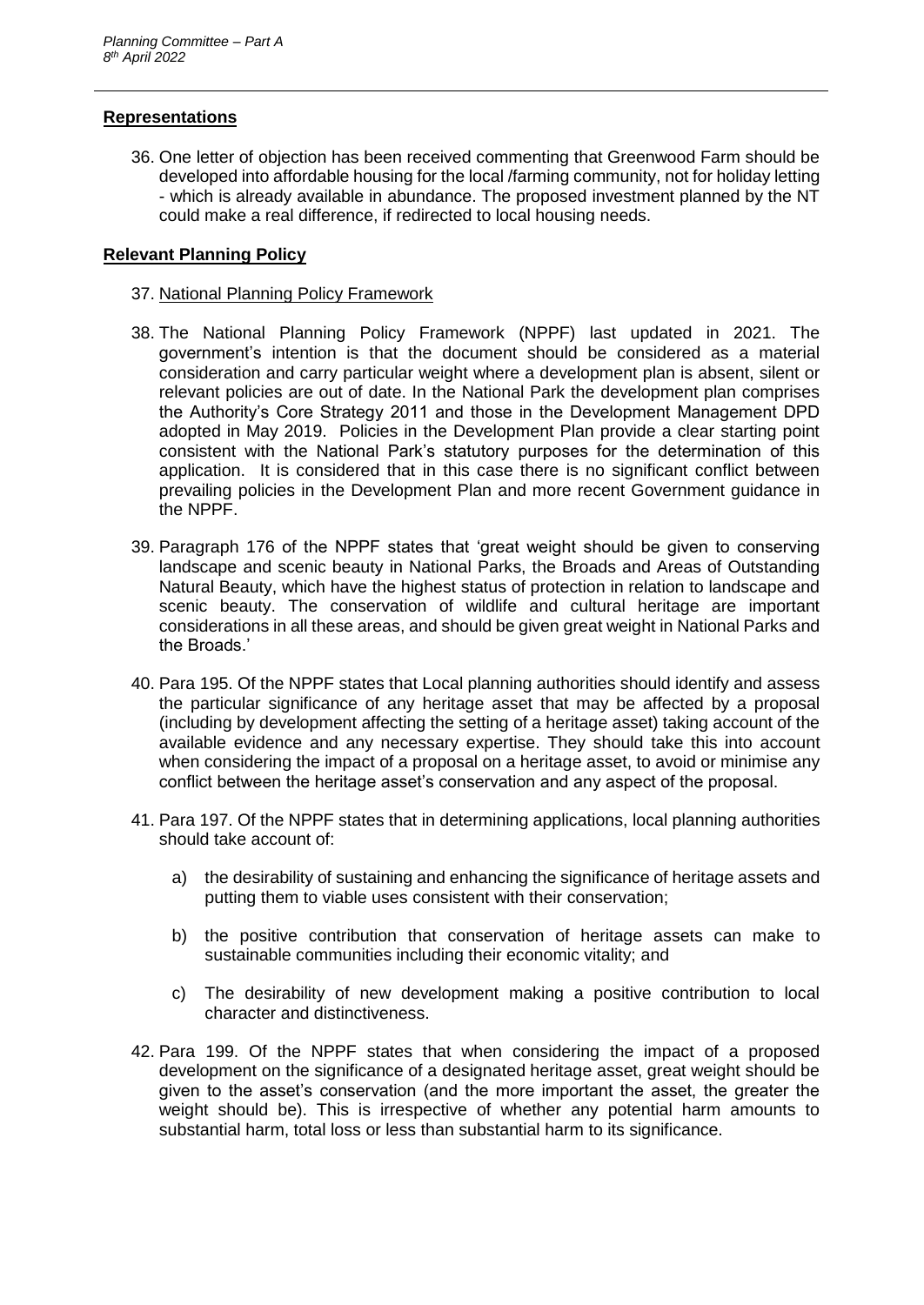- 43. Para 200. Of the NPPF states that any harm to, or loss of, the significance of a designated heritage asset (from its alteration or destruction, or from development within its setting), should require clear and convincing justification. Substantial harm to or loss of grade II listed buildings, or grade II registered parks or gardens, should be exceptional.
- 44. Para 202. Of the NPPF states that where a development proposal will lead to less than substantial harm to the significance of a designated heritage asset, this harm should be weighed against the public benefits of the proposal including, where appropriate, securing its optimum viable use.
- 45. Paragraph 84 encourages planning decisions that enable sustainable rural tourism which respect the character of the countryside.
- 46. Peak District National Park Policies
- 47. National Park designation is the highest level of landscape designation in the UK. The Environment Act 1995 sets out two statutory purposes for national parks in England and Wales, to:

Conserve and enhance the natural beauty, wildlife and cultural heritage; and Promote opportunities for the understanding and enjoyment of the special qualities of national parks by the public

- 48. When national parks carry out these purposes they also have the duty to seek to foster the economic and social well-being of local communities within the national parks.
- 49. Relevant Core Strategy policies: GSP1, GSP2, GSP3, DS1, L1, L2, L3, RT2, CC1, CC3, T3, T6, T7
- 50. Relevant Local Plan policies: DM1, DMC1, DMC3, DMC5, DMC7, DMC10, DMC11, DMC12, DMC13, DMC14, DMR3, DME2, DMT3, DMT5, DMT7
- 51. Policy GSP1 sets out the broad strategy for achieving the National Park's objectives having regard to the Sandford Principle, (that is, where there are conflicting desired outcomes in achieving national park purposes, greater priority must be given to the conservation of the natural beauty, wildlife and cultural heritage of the area, even at the cost of socio-economic benefits). Policies GSP2, DS1 and DM1 support this, outlining that opportunities to enhance the National Park should be acted upon and where permitted, development should be sustainable and respect the local character.
- 52. Policy L1 notes that development must preserve the landscape character and valued characteristics or it will not be permitted. DMC1 adds that any proposals must take into account the respective landscape strategy and action plans for each character area in the Peak District (which includes the White Peak).
- 53. Policy GSP3 adds that all development must respect, conserve and enhance all valued characteristics of the site and buildings, paying particular attention to, amongst other elements, impact on the character and setting of buildings, scale of the development appropriate to the character and appearance of the National Park, design in accordance with the National Park Authority Design Guide and impact on living conditions of communities. Policy GSP4 notes that planning conditions may be tied to consents so as to fulfil wider outcomes associated with development.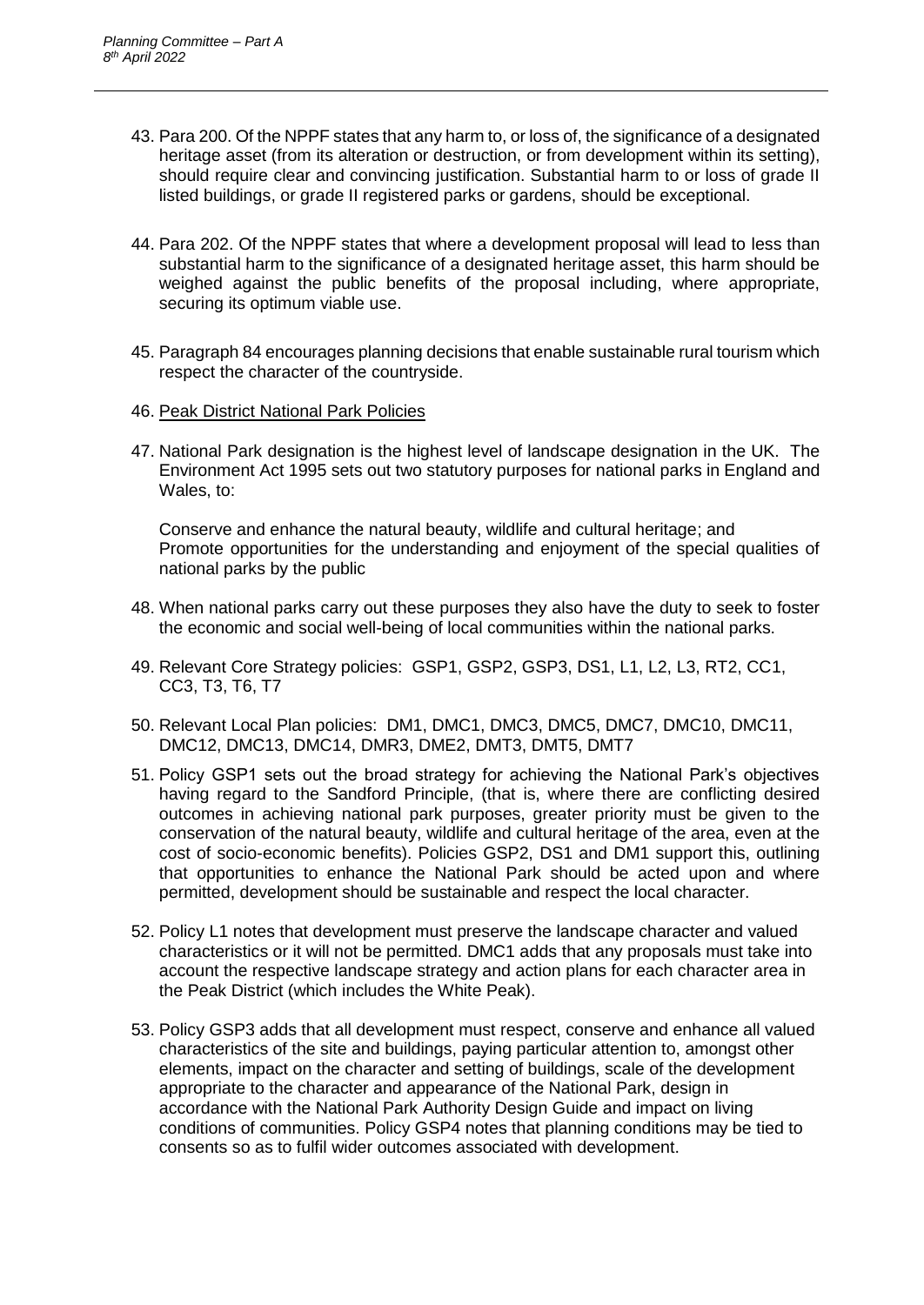- 54. Policies L3 and DMC5 pay specific attention to the value of designated and nondesignated heritage assets, which refers to buildings that have architectural and historic significance, indicating that development must conserve and enhance the value of these assets and their setting. Reasonable evidence must be submitted and any works must be justified as desirable and necessary in the context of the National Park. Development that threatens heritage value will be refused.
- 55. DMC7 elaborates on this, requiring that applications should clarify how the significance of listed buildings will be preserved. Development will not be permitted if it will result in the removal of original detailing, the unnecessary alteration of windows and doors or works that propose materials and detailing which is not appropriate to a listed building.
- 56. Policy DMC10 refers to the conditions in which heritage assets can be converted to other uses. It specifies that conversion will be permitted provided the building is capable of the conversion; it does not involve major rebuild or inappropriate changes to appearance, character or the wider landscape; and the change of use will better conserve the asset.
- 57. Policy DMR3 states that any buildings used for holiday occupancy of self-catering accommodation, it will not be available for occupancy by one person for more than 28 days per year and should be tied by condition. Exceptions to this rule would require proof that there would be no adverse impact on the valued characteristics of the area.
- 58. Policy RT2 indicates that proposals for hotels, bed and breakfast or self-catering accommodation will only be permitted if it allows the preservation of a traditional building of historic or vernacular merit or if it extends an existing holiday accommodation. Proposals that will create unacceptable landscape impacts in the open countryside will not be permitted nor will the change of use of entire farmsteads.
- 59. Policies DMC3 and DMH7 add further design guidance, noting that particular attention should be afforded to the siting, scale, form, mass and relation to the settlement appearance and character. Efforts should be made to integrate new development with the existing and enhance where possible, particularly in areas of high conservation and heritage value. Consideration should be given to the finer detail of schemes including their resulting impact on amenity, privacy and access for the site and neighbouring properties.
- 60. Policy DMH7 indicates that extensions and alterations to dwellings are acceptable in principle, provided that they do not dominate the original building or detract from the character, appearance or amenity of the original building. Extensions that detriment the landscape will be refused.
- 61. Policies L2, DMC11 and DMC12 requires the safeguarding and enhancement of biodiversity and geodiversity, aiming to achieve net gains where possible. Applicants must prove that adverse effects and appropriate mitigation / safeguarding has been taken. Any proposal must also consider the effect on the setting of the development, taking into account the historical, cultural and landscape context.
- 62. Policy DMC13 requires that applications affecting trees should provide sufficient information to enable their impact on trees to be properly considered, especially in locations where trees and hedgerows contribute to the visual amenity or biodiversity of a location. Trees should be protected over the course of development and where this is not possible the applicant must justify the loss.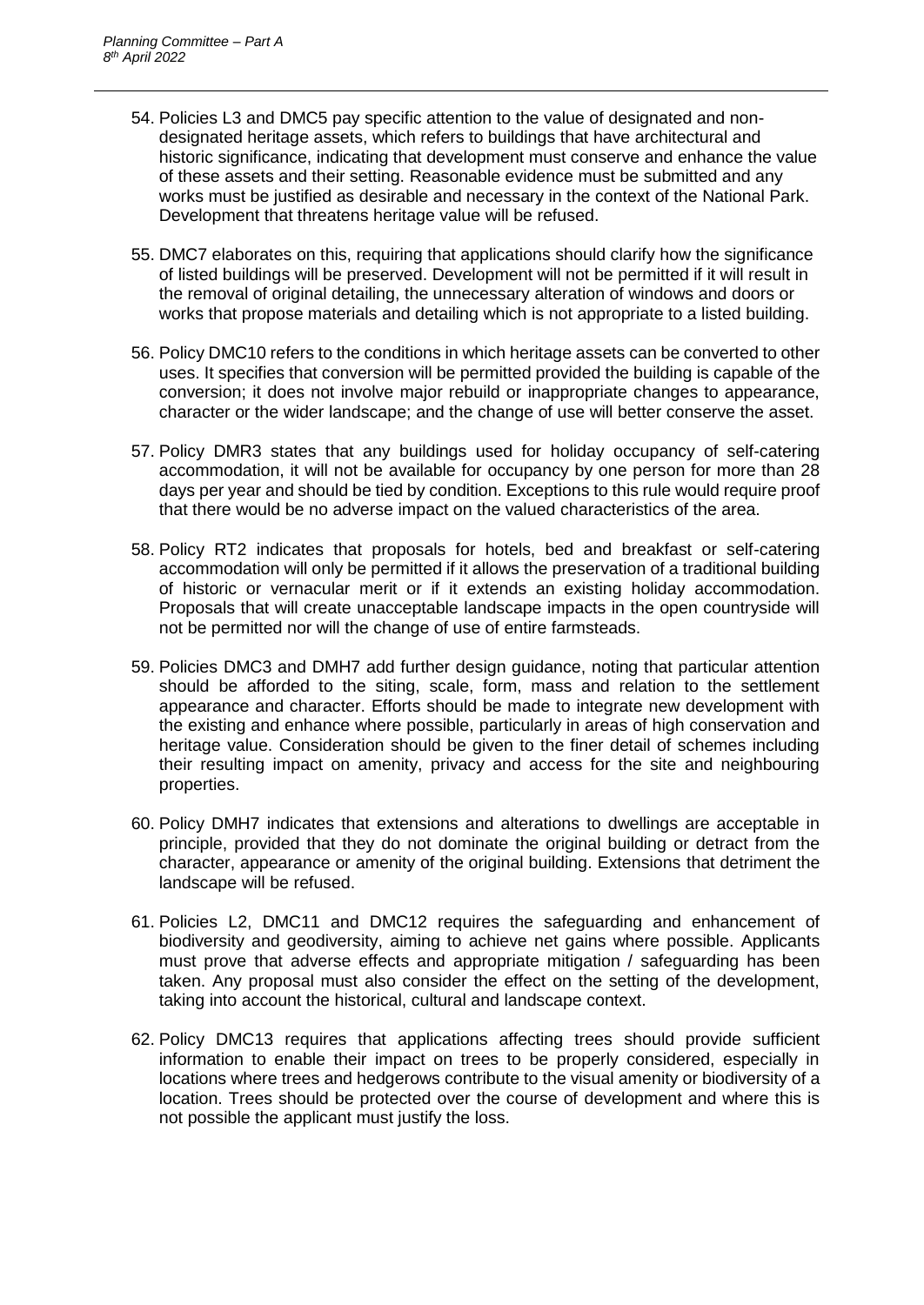- 63. DMC14 requires that if development should pose risk of pollution and disturbance, including noise or light pollution impacting neighboring amenity, biodiversity or the landscape setting will require adequate control measures to be accepted by the Planning Authority.
- 64. Policy CC1 requires that all applications demonstrate consideration of climate change adaption and mitigation and make use of sustainable construction methods where possible. Applicants should refer to the energy hierarchy for direction.
- 65. Policies T6 and DMT5 requires that development should safeguard public rights of way and where possible enhance the route. If it cannot be retained the development must provide an alternative of equal or improved quality that is convenient and attractive and has a similar / approved surface.
- 66. Policy T3 states that new transport infrastructure including lighting and signing will be carefully designed to account for the valued characteristics of the National Park. Policy DMT3 requires that where development includes an improved access onto a public highway, it must be safe and in a way that does not detract from the character and appearance of the locality. Where possible it should retain hedges, walls and roadside trees.
- 67. Policy T7 details that non-residential parking will be restricted in order to discourage car use and ensure it does not exceed the environmental capacity of sites. Policy DMT7 requires that new or enlarged car parks for visitor use will not be permitted unless a clear, demonstrable need can be shown.

## **Assessment**

- 68. Variation or Removal of Conditions
- 69. Section 73 of the Town and Country Planning Act 1990 provides that an application may be made for planning permission without complying with conditions applied to a previous permission. It is stated that local authorities may decide whether to grant permission subject to differing conditions (this can include imposing new conditions), remove the conditions altogether or refuse to alter conditions. Thus it is possible to apply for conditions to be struck out, or for their modification or relaxation. The section makes it clear that in considering such an application a Local Planning Authority may only consider the question of the conditions and not revisit the principle of the development.
- 70. Therefore, only the acceptability of the proposal in the context of the reasons for the imposition of the conditions falls to be considered in the determination of the current application. However, in terms of decision making, a section 73 application should be treated just like any other application, and due regard paid to the development plan and other material considerations

#### Principle of the Development

71. The principle of the conversion of the buildings to holiday cottages along with the change of use of adjacent land to form residential curtilages has already been established by the earlier grants of planning and listed building consent. Work is underway with the conversion and this application only concerns a variation in condition 23 to enable the method of bounding the garden area to the eastern most barn conversion known as Barnhouse 2 to be changed.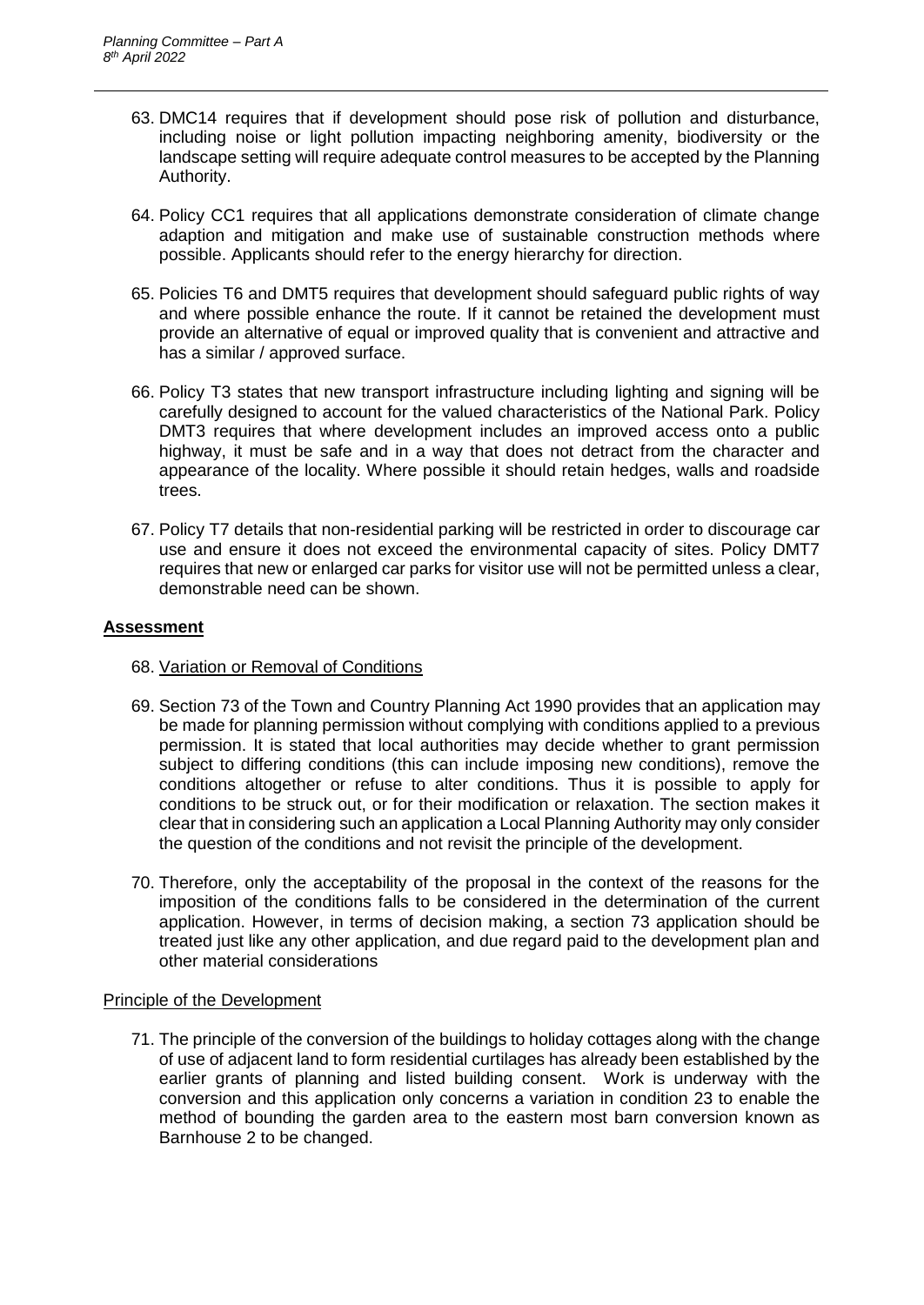72. As approved it was conditioned that the landscaping scheme provide for a drystone walled boundary which the applicant wishes to change to a post and wire fence instead.

Assessment of the Applicants supporting reasoning for the requested change.

- 73. *"Cost grounds - the new boundary wall for Barnhouse 2 requires some 53m of new drystone walling compared to only 11m for Barnhouse 1."*
- 74. The cost of meeting the condition is a private matter for the applicant and not a planning matter we can place weight on. The key issue in determining the merits of the suggested change is the impact upon the landscape and setting of the listed buildings.
- 75. *"Based on historic mapping there is no historic precedent for a hard boundary along the western edge of the garden of Barnhouse 2."*
- 76. We agree, formerly this was an agricultural paddock.
- 77. *"Beyond the existing stock fence, the western edge of the garden of Barnhouse 2 is made up of woodland which provides screening for the garden. Should a drystone wall be constructed along the western boundary of Barnhouse 2 it would need to be constructed over tree roots which may introduce further complications, e.g. impacts on trees or construction cost increases."*
- 78. We have noted that the proposed walling would be close to adjacent trees which do provide some screening of the proposed garden area. Further screening of the amenity area is provided by the existing stone field walls which lie to the west of the garden and those further to the north and east. These walls and the buildings themselves will screen the proposed garden amenity area from both the public right of way to the west and the main right of way to the north-west. The block of trees immediately to the south west of the amenity area ensures no wider landscape impact of the change.
- 79. Therefore, on balance, taking account of the applicants reasoning and placing weight upon the fact that the areas would be well screened by the existing landscape features, we conclude that a lightweight post and wire fence, would be appropriate in this landscape setting. We therefore recommend approval of the request to vary the condition to allow this change but suggest a different wording to the applicant's suggestion in order to be clear about stone walling being needed for the more visible curtilage of Barnhouse1.
- 80. All other aspects of the development approved under application NP/DDD/1220/1211 remain unchanged and as approved so are not discussed here again.
- 81. Since that decision notice was issued there have been several applications for the approval of various details reserved by conditions which have discharged some of the conditions in part or in whole. The above recommendation of approval therefore is subject to those same conditions but with the wording of various conditions amended to take into account all the discharges agreed to date.

## **Conclusion**

82. The conversion and alteration of this historic farmstead to use as three holiday cottages has already been approved via application No NP/DDD/1220/1211. The approved plans show a sensitive conversion scheme designed to mitigate the effects of development on the Listed Buildings and their valued landscape setting.